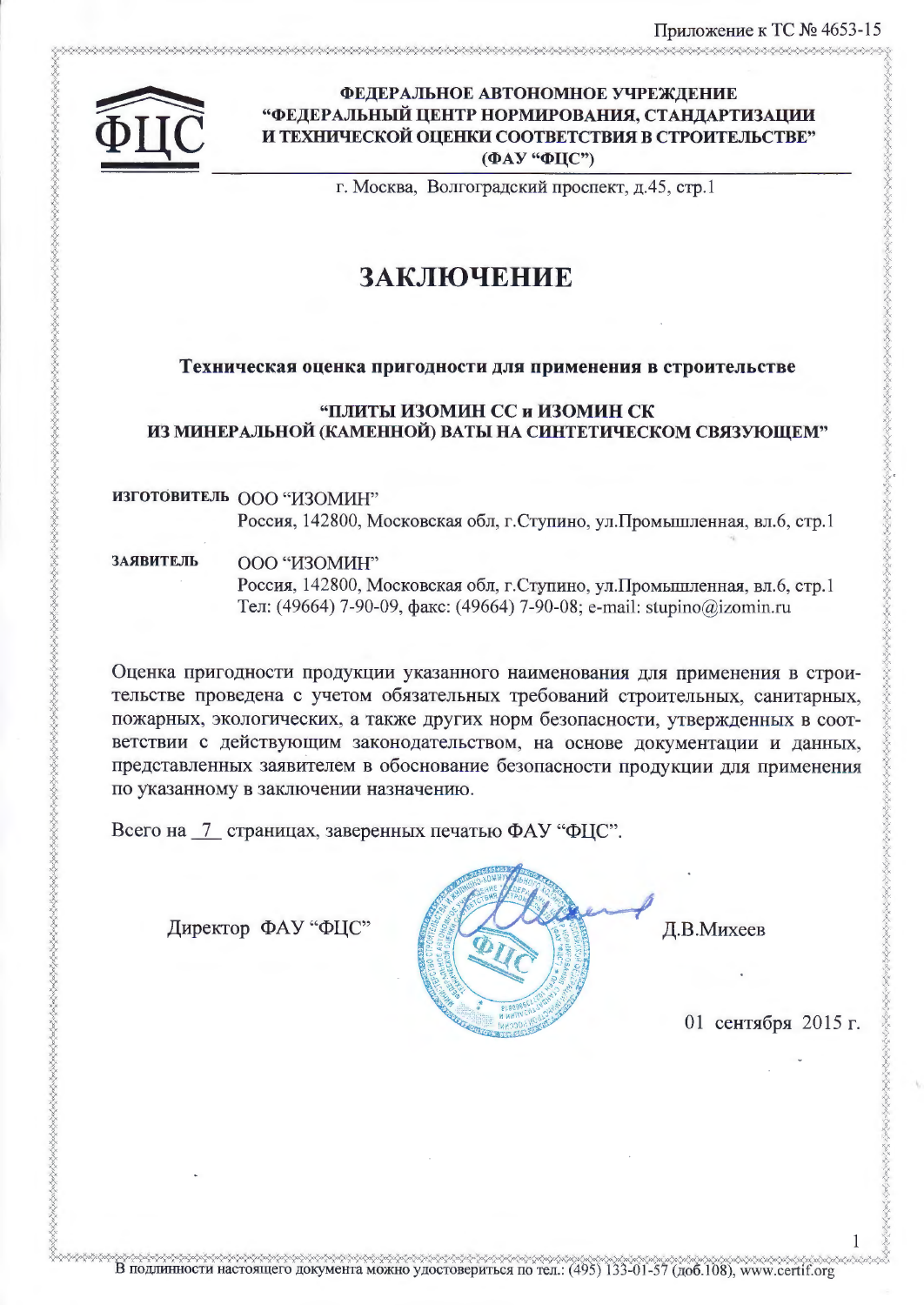#### **ВВЕДЕНИЕ**

В соответствии с постановлением Правительства Российской Федерации от 27 декабря 1997 г. № 1636 (в редакции от 05 января 2015 г. № 9) новые материалы, изделия и конструкции подлежат подтверждению пригодности для применения в Российской Федерации. Это территории положение строительстве на распространяется на продукцию, требования к которой не регламентированы нормативными документами полностью или частично и от которой зависят безопасность и надежность зданий и сооружений.

Федеральным законом от 27 декабря 2002 г. № 184-ФЗ "О техническом регулировании" определены виды действующих в стране нормативных документов, которыми регулируются вопросы безопасности. Это технические регламенты и разработанные для обеспечения их соблюдения национальные стандарты и своды правил в соответствии с публикуемыми перечнями, а до разработки технических регламентов - государственные стандарты, своды правил (СП) и другие нормативные документы, ранее принятые федеральными органами исполнительной власти. При наличии этих документов подтверждение пригодности продукции для применения в строительстве не требуется.

Наличие стандартов организаций или технических условий на новую продукцию не исключает необходимости подтверждения пригодности этой продукции для применения в строительстве. Оценка и подтверждение пригодности должны осуществляться в процессе освоения производства и применения новой продукции и результаты оценки следует учитывать при подготовке нормативных документов на эту продукцию, в т.ч. стандартов организаций, а также технических условий, которые являются составной частью конструкторской или технологической документации.

Сертификация (подтверждение соответствия) продукции и выполняемых с её применением строительных и монтажных работ осуществляется на добровольной основе в рамках систем добровольной сертификации, в документации которых определены правила проведения сертификации этой продукции и (или) работ с учетом сведений, приведенных в ТС.

Наличие добровольного сертификата может стать необходимым по требованию заказчика (приобретателя продукции) или саморегулируемой организации, членом которой является организация, выполняющая работы с применением продукции, на которую распространяется ТС.

Настоящее Введение представляется в порядке информации.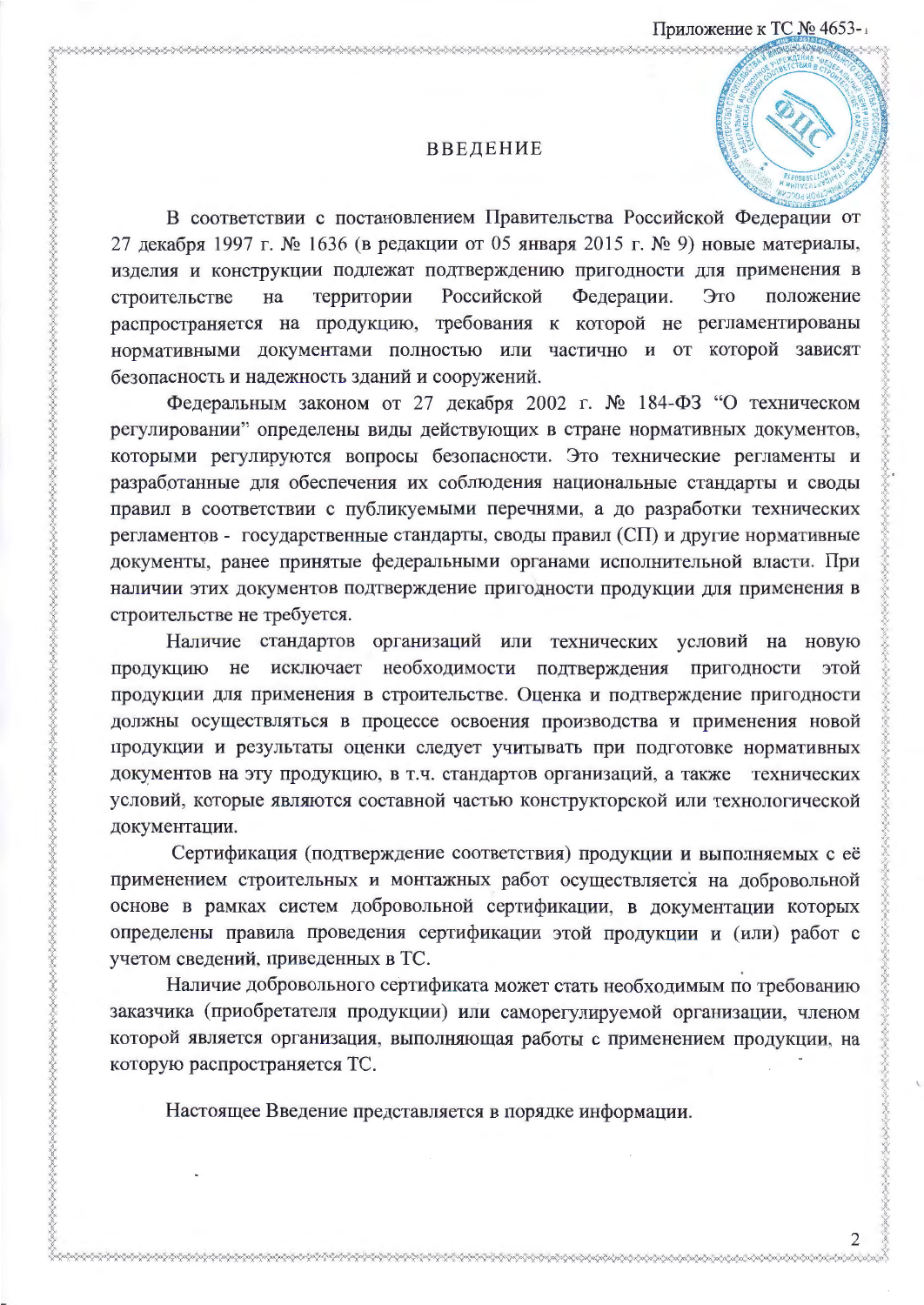## 1. ОБЩИЕ ПОЛОЖЕНИЯ

1.1. Объектом настоящего заключения (техническая оценка или ТО) являются плиты ИЗОМИН СС и ИЗОМИН СК из минеральной (каменной) ваты на синтетическом связующем (далее - плиты или продукция), изготавливаемые и поставляемые ООО "ИЗОМИН" (Московская обл., г. Ступино).

1.2. ТО содержит:

</u>

назначение и область применения продукции;

принципиальное описание продукции, позволяющее проведение ее идентификации;

основные технические характеристики и свойства продукции, характеризующие безопасность, надежность и эксплуатационные свойства продукции;

дополнительные условия по контролю качества производства продукции;

выводы о пригодности и допускаемой области применения продукции.

1.3. В заключении подтверждаются характеристики продукции, приведенные в документации изготовителя, которые могут быть использованы при разработке проектной документации на строительство зданий и сооружений.

1.4. Вносимые изготовителем продукции изменения в документацию по производству продукции отражаются в обосновывающих материалах и подлежат технической оценке, если эти изменения затрагивают приведенные в заключении данные.

Заключение может быть дополнено и изменено также по инициативе ФАУ "ФЦС" при появлении новой информации, в т.ч. научных данных.

1.5. Заключение не устанавливает авторских прав на описанные в обосновывающих материалах технические решения. Держателем подлинника технического свидетельства и обосновывающей документации является заявитель.

1.6. Заключение составлено на основе рассмотрения материалов, представленных заявителем, технологической документации изготовителя, содержащей основные правила производства продукции, а также результатов проведенных расчетов, испытаний и экспертиз и других обосновывающих материалов, которые были использованы при подготовке заключения и на которые имеются ссылки. Перечень этих материалов приведен в разделе 6 заключения.

## 2. ПРИНЦИПИАЛЬНОЕ ОПИСАНИЕ, НАЗНАЧЕНИЕ И ОБЛАСТЬ ПРИМЕНЕНИЯ ПРОДУКЦИИ

2.1. Плиты представляют собой изделия в форме прямоугольного параллелепипеда из волокон минеральной (каменной) ваты, ориентированных преимущественно в горизонтальной плоскости и скрепленных между собой отвержденным связующим.

2.2. Размеры и характеристики плит.

2.2.1. Плотность и размеры плит, а также предельные отклонения от них приведены в табл.1.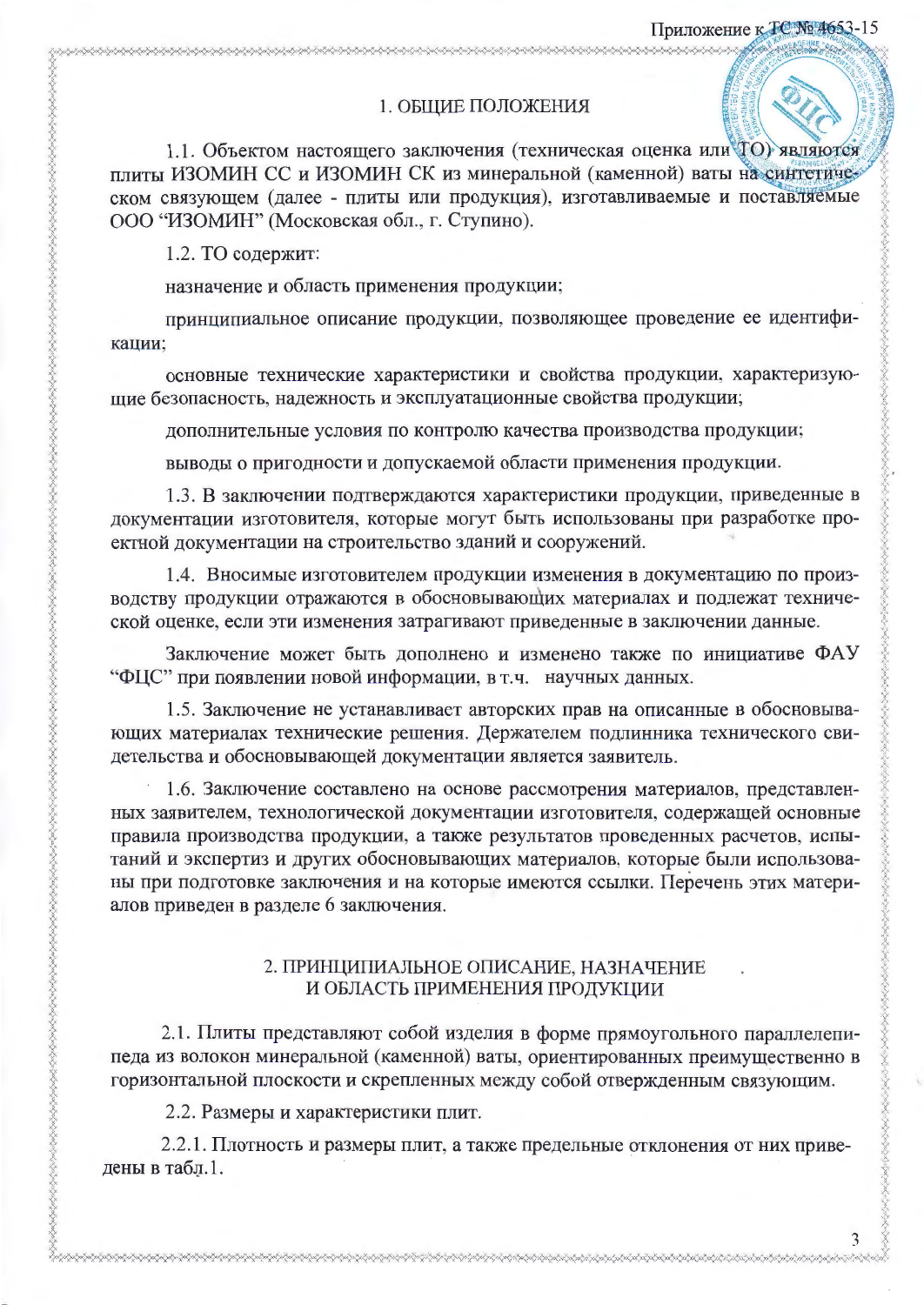# Приложение к ТС № 4653-15

|           |                                                          |                                                               |                   |                 | <b>Таблица</b>                                                       |
|-----------|----------------------------------------------------------|---------------------------------------------------------------|-------------------|-----------------|----------------------------------------------------------------------|
| Марка     |                                                          | Размеры номинальные* <sup>)</sup> и предельные отклонения, мм | Обозначения НМ на |                 |                                                                      |
|           | Плотность, $KT/M^3$                                      | Длина                                                         | Ширина            | Толщина**)      | методы контроля/                                                     |
| ИЗОМИН СС | 90 $(-5, +10\%)$<br>$100 (\pm 10\%)$<br>$110 (\pm 10\%)$ | 1200; 1500<br>$(+5, -2)$                                      | $627 (+3)$        | $102; 122 (+2)$ | TOCT 17177-94<br><b>TOCTEN 1602-2011</b><br><b>FOCT EN 822 -2011</b> |
| ИЗОМИН СК | $120 (\pm 10\%)$<br>130 ( $\pm 10\%$ )                   | 1200; 1500<br>$(+5, -2)$                                      | $627 (+3)$        | $102; 122 (+2)$ | <b>FOCT EN 823-2011</b>                                              |

\*) - по согласованию с потребителем допускается изготовление плит других размеров.

\*\*) - измерение толщины плит, в т.ч. для определения плотности, осуществляется под удельной нагрузкой 250 (±5) Па.

2.2.2. Заявленные отклонения от прямоугольности не превышают 5мм/м (определяются по ГОСТ EN 824-2011).

2.2.3. Заявленные отклонения от плоскостности не превышают 6 мм (определяются по ГОСТ EN 825-2011).

2.2.4. Разность длин диагоналей не превышает 5 мм.

2.2.5. Разнотолщинность плит не превышает 2 мм.

2.3. Теплотехнические характеристики плит (декларируются изготовителем) приведены в табл. 2.

#### Таблица 2

|                                                                                                 | Заявленные значения для плит марок                           |     |                                                              |     |                                      |  |
|-------------------------------------------------------------------------------------------------|--------------------------------------------------------------|-----|--------------------------------------------------------------|-----|--------------------------------------|--|
| Наименование показателя,<br>ед. изм.                                                            | ИЗОМИН СС<br>при номинальной<br>плотности, кг/м <sup>3</sup> |     | ИЗОМИН СК<br>при номинальной<br>плотности, кг/м <sup>3</sup> |     | Обозначения НД на<br>методы контроля |  |
|                                                                                                 | 90                                                           | 100 | 110                                                          | 120 | 130                                  |  |
| Теплопроводность при<br>$(283 \pm 1)$ К, $\lambda_{10}$ , Вт/(м·К), не более                    | 0,042                                                        |     | 0,043                                                        |     | ГОСТ 7076,<br>CTO 44416204-011-2011  |  |
| Теплопроводность при<br>$(298\pm1)K, \lambda_{25}$ , Вт/(м·К), не более                         | 0,044                                                        |     | 0,045                                                        |     | ГОСТ 7076,<br>CTO 44416204-011-2011  |  |
| Расчетные значения теплопро-<br>водности в сухом состоянии,<br>$\lambda_0$ , Вт/(м·К), не более | 0,047                                                        |     | 0,048                                                        |     | СП 23-101-2004, прил.Е               |  |

2.4. Плиты ИЗОМИН СС предназначены для использования в качестве конструкционного и теплоизоляционного сердечника в трехслойных стеновых панелях с металлическими обшивками.

2.5. Плиты ИЗОМИН СК предназначены для использования в качестве т конструкционного и теплоизоляционного сердечника в трехслойных кровельных панелях с металлическими обшивками.

# 3. ПОКАЗАТЕЛИ И ПАРАМЕТРЫ, ХАРАКТЕРИЗУЮЩИЕ НАДЕЖНОСТЬ И БЕЗОПАСНОСТЬ ПРОДУКЦИИ

3.1. Для изготовления плит применяется минеральная (каменная) вата с температурой плавления (спекания) волокон не ниже 1000°С, соответствующая показателям, приведенным в табл. 3.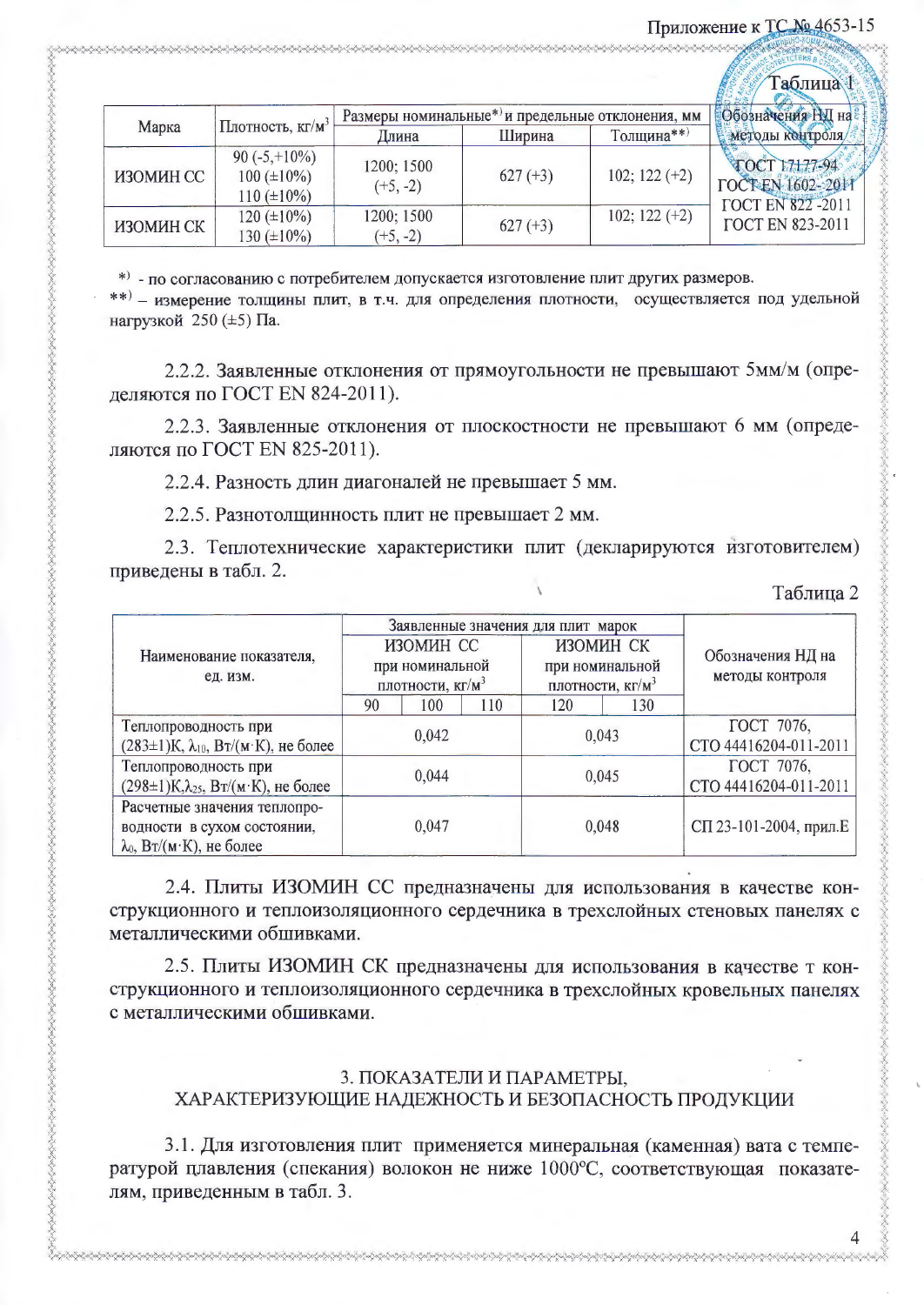# Приложение к ТС No 4653-15

|                                                             |                           | Габлица                              |
|-------------------------------------------------------------|---------------------------|--------------------------------------|
| Наименование показателя                                     | Установленное<br>значение | Обозначения НД<br>на методы контроля |
|                                                             |                           |                                      |
| Модуль кислотности, не менее                                | 1,9                       | ГОСТ 2642.3, ГОСТ 2642.4             |
|                                                             |                           | ГОСТ 2642.7, ГОСТ 2642.8             |
| Водостойкость (рН), не более                                | 3,5                       | <b>ГОСТ 4640</b>                     |
| Средний диаметр волокна, мкм                                | $3\div 6$                 | <b>ГОСТ</b> 17177                    |
| Содержание неволокнистых включений,<br>% по массе, не более | 4,5                       | <b>ГОСТ 4640</b>                     |

# 3.2. Физико-механические показатели плит приведены в табл.4.

# Таблица 4

|                                                                                                    | Заявленные значения для плит марок                                                                     |     |     |           |                                    |                                                       |  |
|----------------------------------------------------------------------------------------------------|--------------------------------------------------------------------------------------------------------|-----|-----|-----------|------------------------------------|-------------------------------------------------------|--|
| Наименование<br>показателя, ед. изм.                                                               | ИЗОМИН СС<br>при номинальной плотности, кг/м <sup>3</sup> при номинальной плотности, кг/м <sup>3</sup> |     |     | ИЗОМИН СК |                                    | Обозначения НД<br>на методы кон-                      |  |
|                                                                                                    | 90                                                                                                     | 100 | 110 | 120       | 130                                | троля                                                 |  |
| Предел прочности при<br>растяжении перпендику-<br>лярно к лицевым поверх-<br>ностям, кПа, не менее | 100                                                                                                    |     |     | 100       |                                    | <b>FOCT EN 1607-2011</b><br>CTO 44416204-011-<br>2011 |  |
| Предел прочности на сжа-<br>тие, кПа, не менее                                                     |                                                                                                        | 55  | 80  | 90        | 100                                | <b>FOCT EN 826-2011</b><br>CTO 44416204-011-<br>2011  |  |
| Предел прочности на<br>сдвиг/срез, кПа. Не менее                                                   |                                                                                                        | 50  | 55  | 65        | 75                                 | CTO 44416204-011-<br>2011                             |  |
| Содержание органических<br>веществ, % по массе, не<br>более                                        | 4,5                                                                                                    |     | 4,5 |           | ГОСТ 31430-2011<br>(EN 13820:2003) |                                                       |  |

3.3. По Техническому регламенту о требованиях пожарной безопасности (№ 123-ФЗ от 22.07.2008) плиты относятся к классу пожарной опасности КМ0: негорючие материалы (НГ по ГОСТ 30244-94).

3.4. В соответствии с НРБ-99 по содержанию естественных радионуклидов плиты относятся к 1-му классу строительных материалов.

# 4. ДОПОЛНИТЕЛЬНЫЕ УСЛОВИЯ ПРОИЗВОДСТВА, ПРИМЕНЕНИЯ И СОДЕРЖАНИЯ, КОНТРОЛЯ КАЧЕСТВА

4.1. Изготовление плит осуществляется в соответствии с технологическим регламентом, утвержденным в установленном порядке.

4.2. Минеральная (каменная) вата для изготовления плит производится из сырьевой смеси, состоящей преимущественно из изверженных горных пород.

4.3. В качестве связующего при производстве плит применяют композиции, состоящие из водорастворимых синтетических смол, модифицирующих, гидрофобизирующих, обеспыливающих и других добавок.

4.4. Нормативными документами изготовителя предусмотрен выпуск плит однородной структуры. В плитах не допускается наличие расслоений, разрывов, пустот, посторонних включений, сгустков связующего, непропитанных участков.